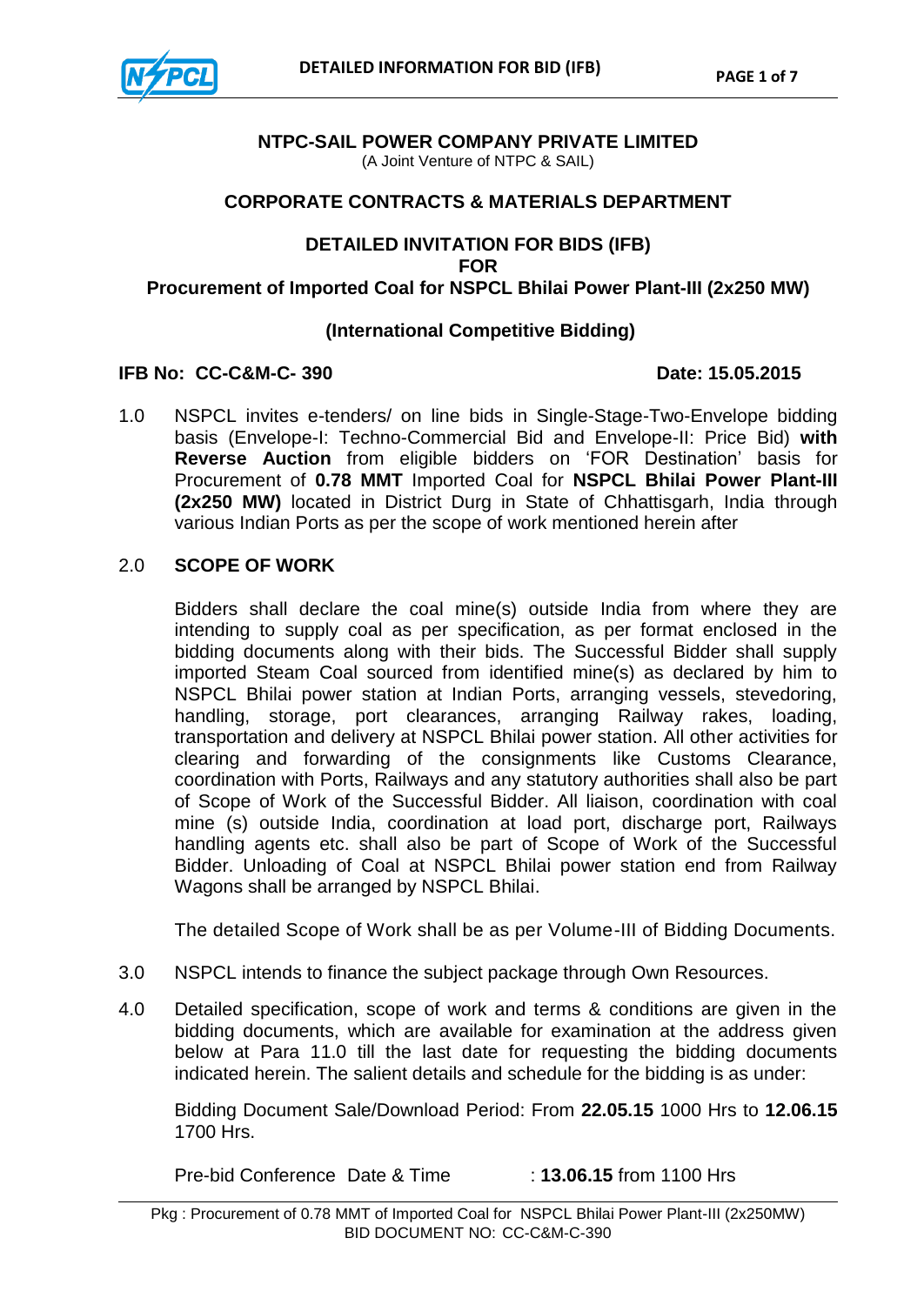| Last date for seeking clarifications                                                                                                                                                    | : 13.06.15 upto 1700 Hrs                                                                                                                                       |
|-----------------------------------------------------------------------------------------------------------------------------------------------------------------------------------------|----------------------------------------------------------------------------------------------------------------------------------------------------------------|
| Bid Receipt Date & Time for both<br><b>Techno-Commercial and Price Bids</b><br>including documents in physical form<br>(Bid security, Integrity Pact etc.)<br>of Techno-Commercial bids | : Up to 22.06.15 by 1430 Hrs (IST)                                                                                                                             |
| <b>Techno-Commercial Bid Opening</b><br>Date & Time                                                                                                                                     | : 22.06.15 at 1500 Hrs (IST)                                                                                                                                   |
| <b>Cost of Bidding Document:</b>                                                                                                                                                        | <b>INR 2000</b> (Indian Rupees Two<br>Thousand Only) per set for Indian<br>Bidders and US\$ 35 (US Dollor<br>Thirty Five Only) per set for Foreign<br>Bidders. |

Date & Time for opening of Price Bids shall be intimated separately to the bidder who"s Techno-Commercial Bid is found acceptable. Date of Reverse Auction shall be intimated separately to the technically and commercially acceptable bidders who"s Price bids have been opened.

- 5.0 A complete set of Bidding Documents is to be downloaded **only** from NSPCL"s e-tender website "**<http://www.tenderwizard.com/>NSPCL''** after registration on the website and after paying the cost of bidding documents(non-refundable) as mentioned at clause 4.0 above in the form of an Account Payee Demand Draft / Bankers" Pay Order in favour of NTPC-SAIL Power Company Private Limited or "**NSPCL**" payable at **New Delhi** or through Electronic Money Transfer into NSPCL"s Account No. **0007 0500 2031** of ICICI Bank, Connaught Place Branch, New Delhi, (IFSC Code **ICIC 0000007**) and entering its details at the appropriate place on the website. The original of the Demand Draft / Bankers' Pay Order or printed copy of the transaction statement for the Electronic Money Transfer is to be submitted in original at the address indicated below along with the Earnest Money Deposit.
- 5.1 Bidder may please note that Bidding Documents **will not** be available on NSPCL web site [\(www.nspcl.co.in\)](http://www.nspcl.co.in/) and NTPC tender website [\(www.ntpctender.com\)](http://www.ntpctender.com/)
- 5.2 Only the downloaded documents are to be used for bidding purposes. Bids shall be submitted and opened at the address given below in the presence of Bidder's representatives who choose to attend.
- 6.1 All bids must be accompanied by Bid Security for an amount of **Rs 45,454,000/- (Indian Rupees Forty Five Million Four Hundred Fifty Four Thousand only) for Indian Bidders and US \$ 708,100/- (US Dollar Seven Hundred Eight Thousand One Hundred only)** for Foreign Bidders in the form as stipulated in the Bidding Documents. The Bid Security and cost of bidding documents in Original shall be submitted in a separate sealed envelope before the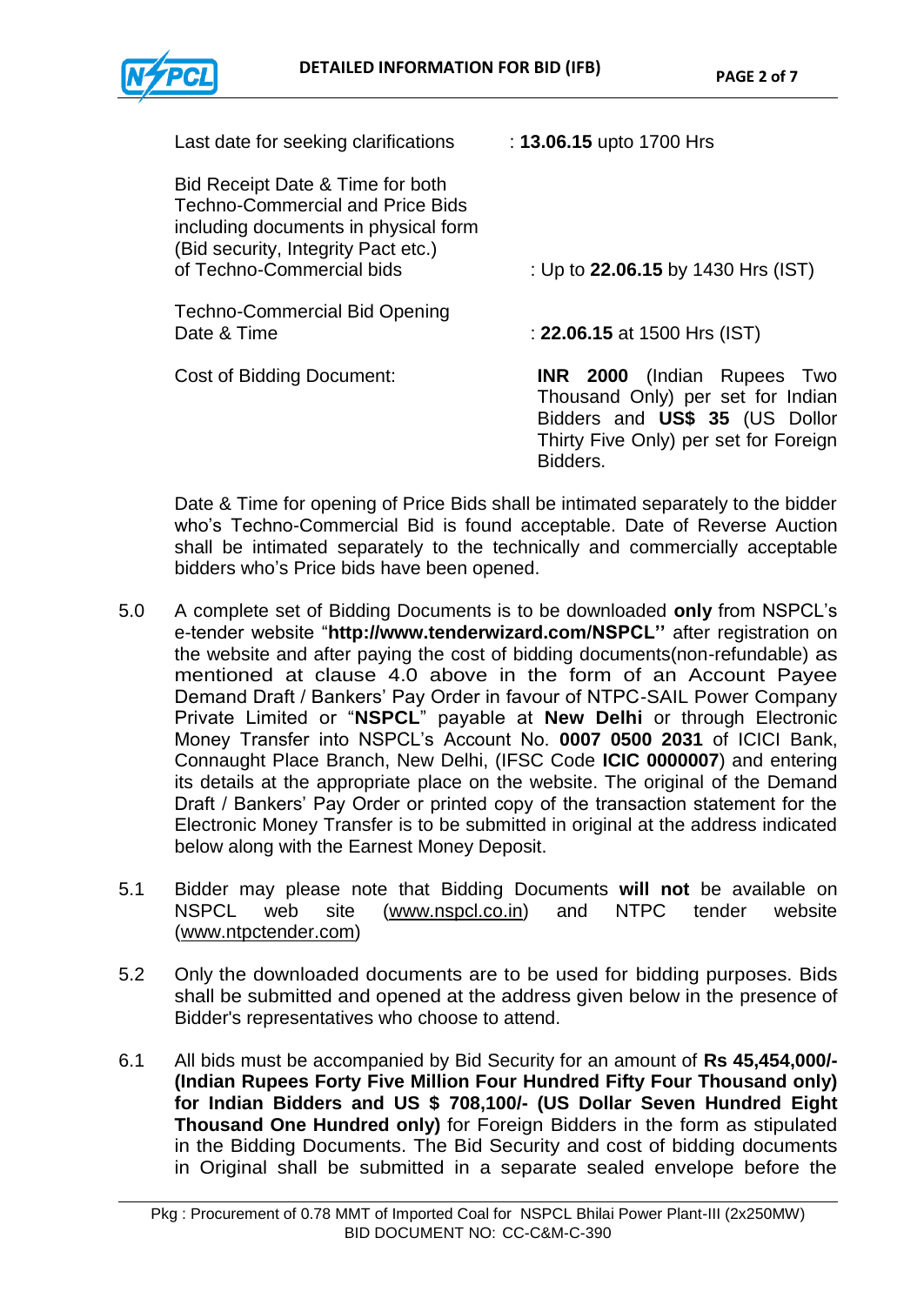

stipulated bid submission closing date and time

**ANY BID FOR WHICH ACCEPTABLE BID SECURITY AND COST OF BIDDING DOCUMENTS IN A SEALED ENVELOPE IS NOT RECEIVED PHYSICALLY AT THE ADDRESS INDICATED BELOW SHALL BE REJECTED BY THE EMPLOYER AS BEING NON-RESPONSIVE AND SHALL NOT BE OPENED**.

- 6.2 The Bidder may examine the bidding documents and may request for any modification or clarification or suggestions or deviation to the bidding documents prior to the specified last date for clarifications. The bidders are required to send his request to NSPCL at email [rpahirwar@nspcl.co.in](mailto:rpahirwar@nspcl.co.in) and [rajendra.singh@nspcl.co.in](mailto:rajendra.singh@nspcl.co.in) for any modification or clarification or suggestions through email only on or before the specified last date for the same.
- 6.3 Subsequent to Pre-bid Conference and last date for receipt of clarifications and, NSPCL shall internally review the clarifications/ suggestions/deviations of the bidders and transmit the response (without identifying the source of query) to all prospective Bidders who have received the bidding documents. The response shall be sent through amendments/ clarifications to the bidding documents through email. While making his Techno-Commercial Bid & Price Bid; the bidder shall take into consideration all terms, conditions and specifications of the Bidding Documents, the amendment(s)/ clarification(s)/ addenda/errata (if any) issued by NSPCL prior to opening of Techno-Commercial Bids.
- 6.4 In case any modification (s) or clarification (s) or suggestion (s) of the bidders is/ are not accepted in the said amendments/ clarifications made to the bidding documents; the bidders shall suitably take in to account the implication of such modification or clarification or suggestions by the bidder into their bid prices, if any, and submit their bid without any further modification or clarification or suggestions or deviation.
- 6.5 During the submission of Techno-Commercial Bid, Bidders shall be required to furnish a 'No Deviation Certificate' confirming full compliance to the terms, conditions and Technical Specifications of Bidding Documents and Corrigendum(s) / Amendment(s)/ Clarification(s) (if any), failing which bids shall be rejected and will not be opened.

#### 7.0 **QUALIFYING REQUIREMENT FOR BIDDERS**

The Bidder can be an individual firm meeting the qualifying requirements stipulated hereunder as per Clauses A and B;

#### **OR**

The Bidder can be a Consortium of maximum three (03) firms meeting the qualifying requirements stipulated hereunder as per Clauses A and B collectively.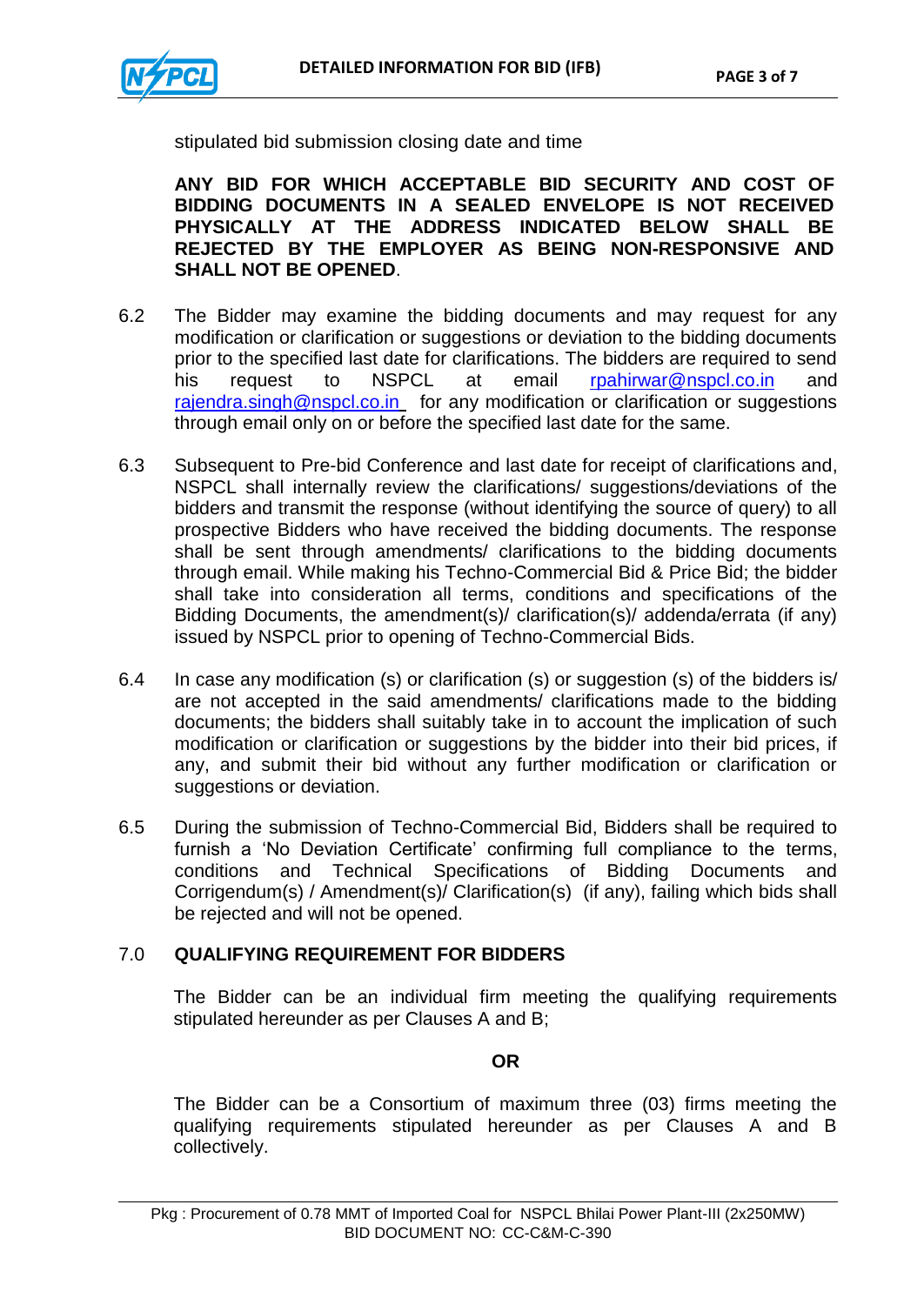

Each partner of Consortium shall meet at least 25% of Technical Criteria Requirement mentioned at Clause A1 or Clause A2 or at least 25% of the Financial Criteria Requirement mentioned at Clause B except for the Net worth criteria mentioned at Clause B (ii).

The Consortium shall necessarily identify one of the Partners as lead Partner who shall meet on its own at least 51% of one of the Technical Criteria mentioned at clause A1 and Clause A2 and at least 51% of Financial Criteria mentioned at Clause B except for the Net worth criteria mentioned at clause B(ii).

In case, lead partner of Consortium meets on its own, at least 51% of only one of the Technical Criteria mentioned at clause A1 or A2, then one partner other than lead partner shall have to meet at least 51 % of the remaining Technical Criteria.

### **A. Technical Criteria for Bidder:**

**A1.** The Bidder should have imported / exported and supplied a minimum of **0.31 MMT** of any dry bulk (solid) commodity, like Coal, Iron ore, Fertilizers, Chemicals, Cement etc. of origin other than India to any firm, in any continuous twelve (12) months in one or multiple contracts during the past three (3) years reckoned from the date of Techno Commercial bid opening.

In support of the aforesaid experience, the Bidder shall furnish:

- a) Supply Experience certificate from purchaser and;
- b) Certificate in original from Statutory Auditor(s) of the Bidder

#### **AND**

**A2.** The Bidder should have handled, including port operations and loading for dispatch through Indian Railways, a minimum of **0.31 MMT** of any dry bulk (solid) commodity, like Coal, Iron ore, Fertilizers, Chemicals, Cement etc. in India, in any continuous twelve (12) months in one or multiple contracts during the past three (3) years reckoned from the date of Techno Commercial bid opening.

In support of the aforesaid experience, the Bidder shall furnish:

- a) Handling Experience certificate from the purchaser and;
- b) Certificate in original from the Statutory Auditor(s) of the Bidder

#### **B. Financial Criteria for Bidder:**

(i) The average annual turnover of the Bidder in the preceding three (3) financial years as on the date of Techno-Commercial bid opening should not be less than **INR 1428 Million** (Indian Rupees One Thousand Four Hundred Twenty Million Only) or in equivalent foreign currency.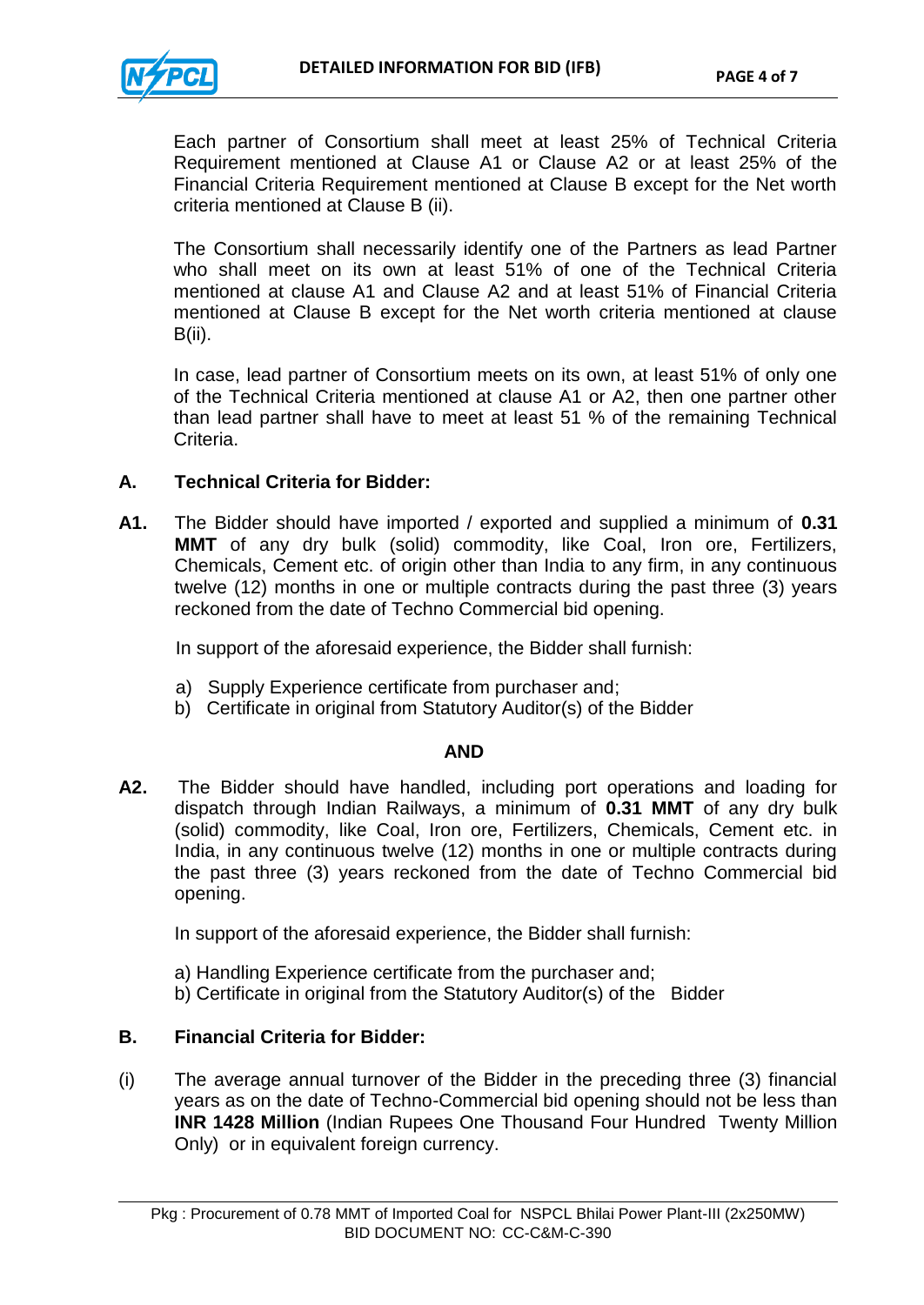- (ii) Net Worth of the Bidder as on the last date of the financial year immediately preceding the date of Techno-Commercial bid opening should not be less than 100% of its paid-up share capital.
- (iii) In case the Bidder is not able to furnish its audited financial statements on standalone entity basis, the un-audited unconsolidated financial statements of the Bidder can be considered acceptable provided the Bidder further furnishes the following documents for substantiation of its qualification:
- a. Copies of the un-audited unconsolidated financial statements of the Bidder along with copies of the audited consolidated financial statements of the Holding Company.
- b. A certificate from the CEO/CFO of the Holding Company, as per the format enclosed in the bid documents, stating that the un-audited unconsolidated financial statements form part of the Consolidated Annual Report of the Company.

In cases where audited results for the preceding financial year as on the date of bid opening are not available, certification of the financial statements from a practicing Chartered Accountant shall also be considered acceptable.

- (iv) In case a Bidder does not satisfy the financial criteria, stipulated at paras B(i) and/ or B(ii) above on its own, its Holding Company would be required to meet the stipulated turnover requirements at Para B (i) above, provided that the Net Worth of such Holding Company as on the last day of the preceding financial year is at least equal to or more than the paid up share capital of the Holding Company. In such an event, the Bidder would be required to furnish along with its bid, a Letter of Undertaking from the Holding Company, supported by Board Resolution of the Holding company, as per the format enclosed in the bid documents, pledging unconditional and irrevocable financial support for the execution of the Contract by the Bidder in case of award.
- (v) The un-utilized Line of Credit for fund based and non-fund based limits with cash and bank balances including fixed deposits of the Bidder as on a date not earlier than 15 days prior to the date of bid opening, duly certified by its Bankers, should not be less than **INR 476 Million** (Indian Rupees Four Hundred Seventy Six Million Only) or in equivalent foreign currency.

In case certificates from more than one bank are submitted, the certified unutilized limits shall be of the same date from all such banks.

(vi) Where another Company of the group acting as the Treasury Centre is responsible for Treasury Management of the Bidder having combined credit/guarantee limit for the whole group, the Bidder would be required to provide a Banker"s certificate regarding the un-utilized line of credit for fund based and non-fund based limits together with cash and bank balances including fixed deposits available to such Treasury Centre. Further, Treasury Centre should certify that out of the aforesaid limits certified by the Bankers, the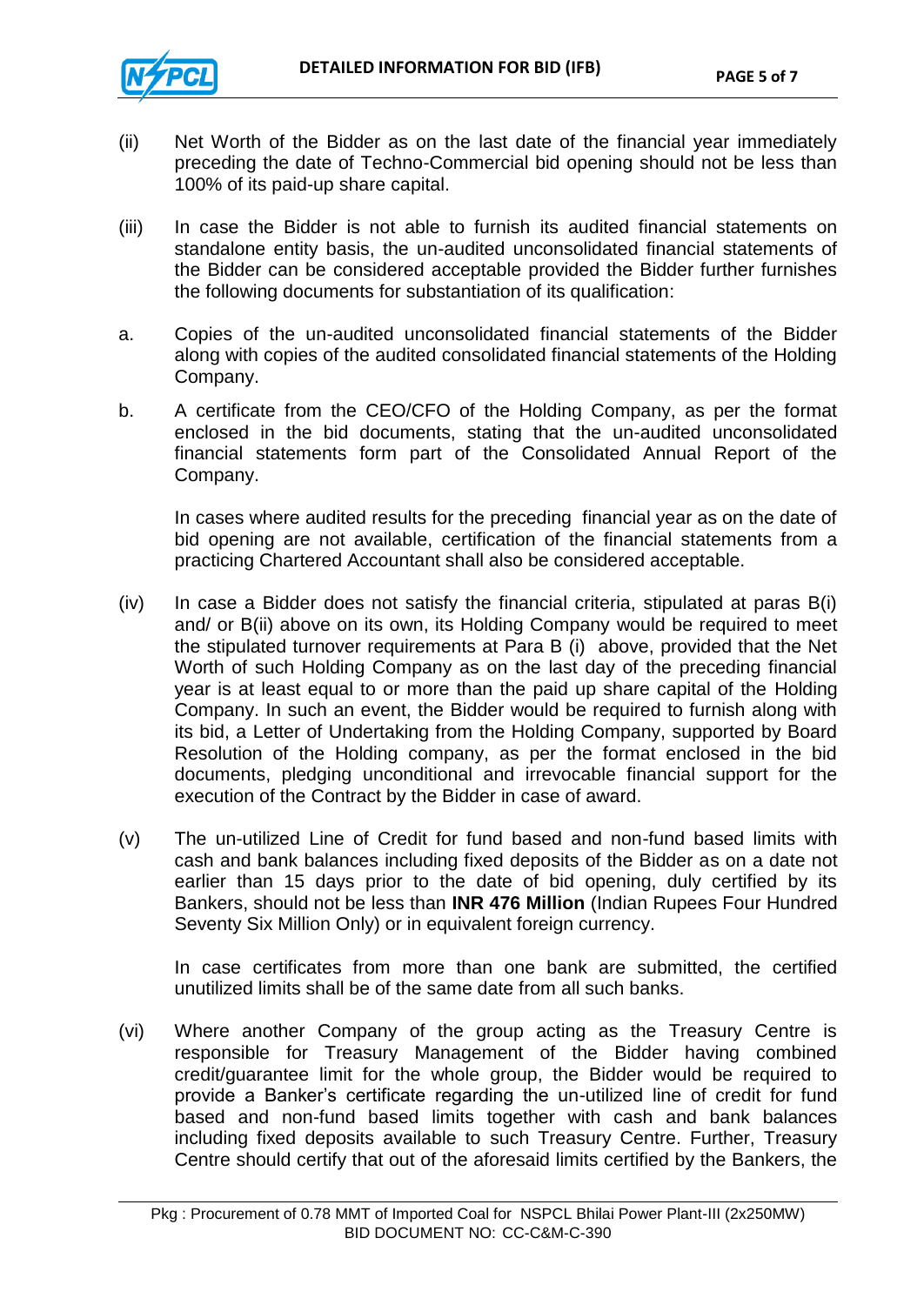

Bidder shall have access to the line of credit of a level not less than the amount specified at Para B (v) above. In proof of this, the Bidder would be required to furnish along with its bid, a Letter of Undertaking from the Treasury Centre, supported by a resolution passed by the Board of Directors of the Holding Company, as per the format enclosed in the bid documents, pledging unconditional and irrevocable financial support for the execution of the Contract by the Bidder in case of award.

- (vii) In case the Bidder"s unutilized line of credit for fund based and non-fund based limits specified at Para B (v) above is not sufficient, a comfort letter from one of the Bankers specified in the bid documents unequivocally stating that in case the Bidder is awarded the Contract, the Bank would enhance the line of credit for fund based and non-fund based limits to a level not less than the specified amounts to the Bidder or to the Treasury Management Centre, as the case may be, shall be acceptable.
- (viii) In case of a bid submitted by a Consortium, the turnover and line of credit shall be considered on a combined manner for all the Consortium partners but the partners shall be required to meet the Net Worth criteria individually. However, in case of a Consortium of Holding Company and /or Subsidiary, the options at Para B (iii) and Para B (iv) are also available to the Bidder.

#### **NOTES:**

- i) Net Worth means the sum total of the paid up share capital and free reserves. Free reserve means all reserves credited out of the profits and share premium account but does not include reserves credited out of the revaluation of the assets, write back of depreciation provision and amalgamation. Further, any debit balance of Profit and Loss account and miscellaneous expenses to the extent not adjusted or written off, if any, shall be reduced from Reserves and Surplus.
- ii) Other income shall not be considered for arriving at annual turnover.
- iii) For unutilized line of credit for fund based and non-fund based limits and turnover indicated in foreign currency, the exchange rate as on seven days prior to the date of bid opening shall be used.
- iv) The term 'date of bid opening' would mean the date of Techno-Commercial bid opening.
- v) A firm can be a partner in only one Consortium; bids submitted by Consortium including the same firm as partner will be rejected.
- vi) The Consortium shall necessarily identify one of the partners as lead partner.
- vii) The Consortium Bidder shall provide, along with the bid, a Consortium Agreement, as per the format enclosed in the bid documents in which the partners of the Consortium are jointly and severally liable to the Owner to